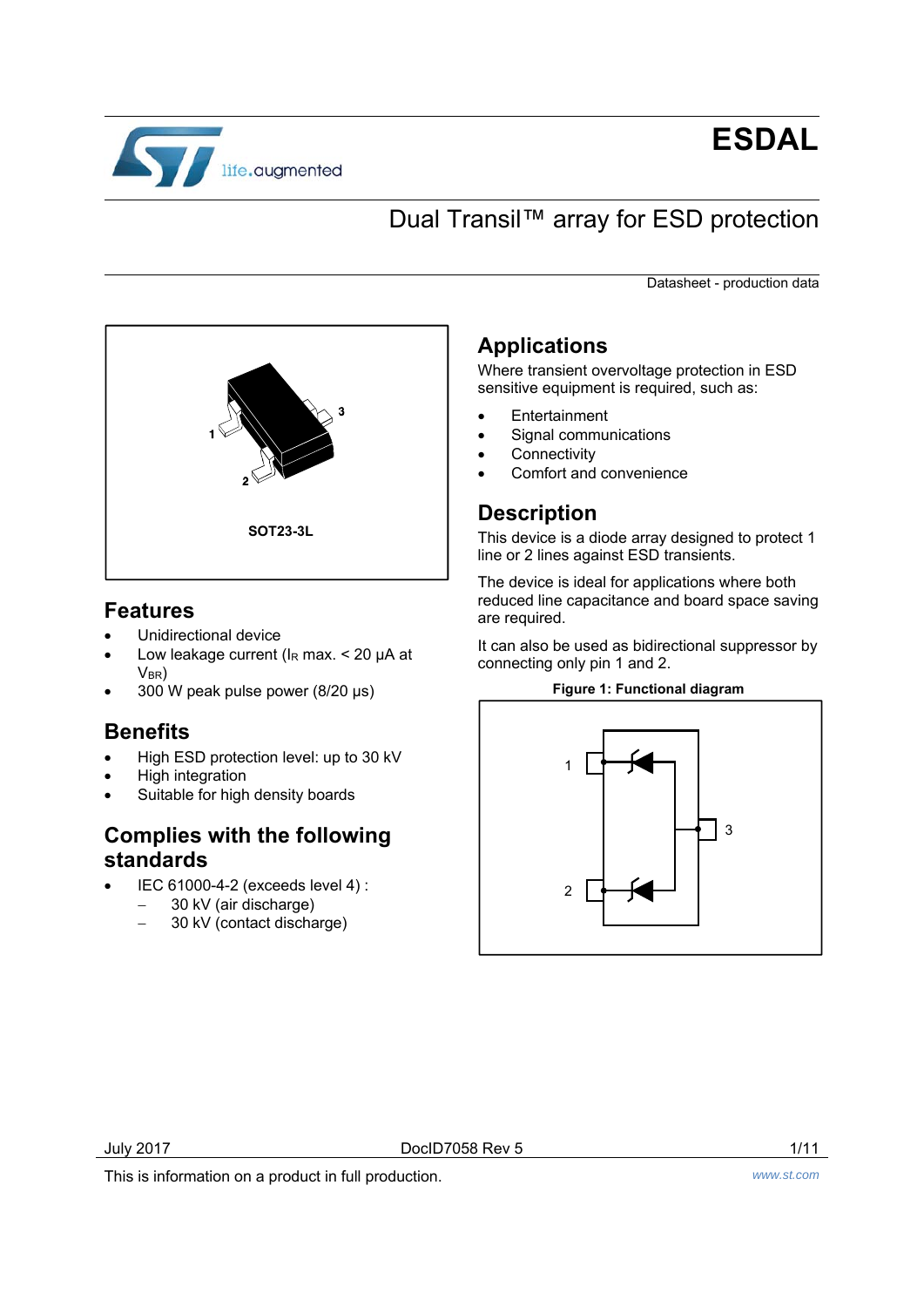## **1 Characteristics**

|  |  | Table 1: Absolute maximum ratings ( $T_{amb} = 25 °C$ ) |
|--|--|---------------------------------------------------------|
|  |  |                                                         |

| Symbol           | <b>Parameter</b>                                                               | Value             | <b>Unit</b> |    |
|------------------|--------------------------------------------------------------------------------|-------------------|-------------|----|
|                  |                                                                                | IEC 61000-4-2:    |             |    |
| $V_{pp}$         | Peak pulse voltage $(1)$                                                       | Contact discharge | 30          | kV |
|                  |                                                                                | Air discharge     | 30          |    |
| $P_{\text{pp}}$  | Peak pulse power (8/20 µs)                                                     | 300               | W           |    |
|                  | Peak pulse current $(8/20 \,\mu s)$                                            | ESDA5V3L          | 25          |    |
|                  |                                                                                | ESDA6V1L          | 18          |    |
| I <sub>pp</sub>  |                                                                                | FSDA14V2L         | 14          | А  |
|                  |                                                                                | ESDA25L           |             |    |
|                  |                                                                                | ESDA37L           | 6.3         |    |
| $T_i$            | Operating junction temperature range                                           | $-40$ to 150      | °C          |    |
| $T_{\text{stg}}$ | $-65$ to 150<br>Storage junction temperature range                             |                   |             |    |
| Τı               | Maximum lead temperature for soldering during 10 s at 5 mm from<br>260<br>case |                   |             |    |

#### **Notes:**

 $(1)$ For a surge greater than the maximum values, the diode will fail in short-circuit.

| Symbol                     |     | Parameter            |                  | IF         |
|----------------------------|-----|----------------------|------------------|------------|
| $\mathsf{V}_{\mathsf{BR}}$ | =   | Breakdown voltage    |                  |            |
| $V_{CL}$                   | =   | Clamping voltage     |                  |            |
| $V_{\rm RM}$               | $=$ | Stand-off voltage    |                  |            |
| $I_{\rm RM}$               | $=$ | Leakage current      | <b>VBR</b>       | VF         |
| ΙF                         | $=$ | Forward current      | <b>VRM</b><br>Va | .v         |
| $I_{PP}$                   | =   | Peak pulse current   |                  | <b>IRM</b> |
| ı <sub>R</sub>             | $=$ | Breakdown current    |                  |            |
| $\mathsf{V}_\mathsf{F}$    | $=$ | Forward voltage drop |                  |            |
| С                          | $=$ | Capacitance          |                  |            |
| $R_d$                      | =   | Dynamic impedance    | Slope = 1/Rd     | <b>IPP</b> |
| $\alpha$ T                 | $=$ | Voltage temperature  |                  |            |

#### **Figure 2: Electrical characteristics (definitions)**

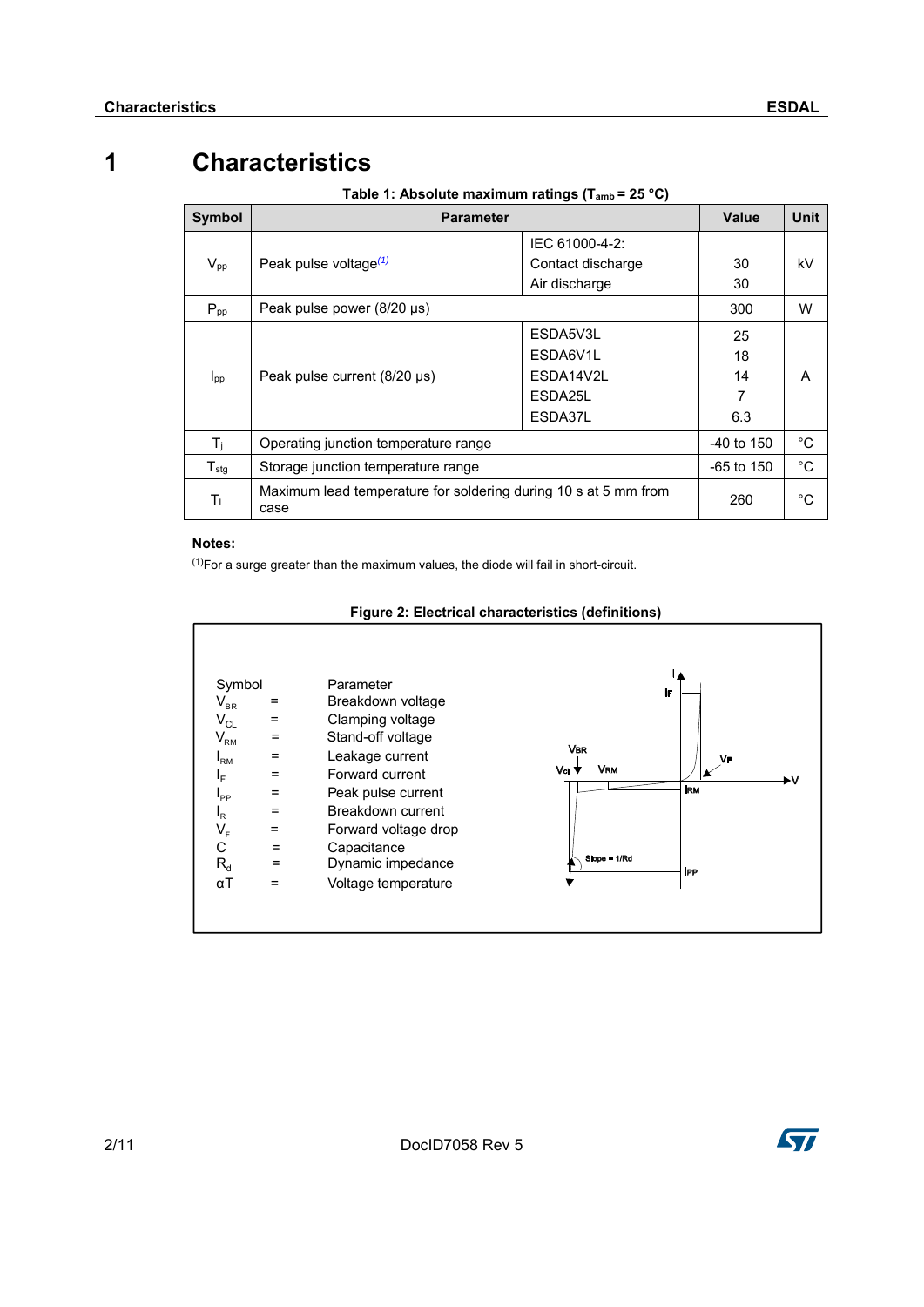#### **ESDAL** Characteristics

| Table 2: Electrical characteristics ( $T_{amb}$ = 25 °C) |      |                                   |    |                   |              |          |                         |                   |                |     |
|----------------------------------------------------------|------|-----------------------------------|----|-------------------|--------------|----------|-------------------------|-------------------|----------------|-----|
|                                                          |      | V <sub>BR</sub> at I <sub>R</sub> |    | <b>IRM at VRM</b> |              | $R_0(1)$ | $\alpha T^{(2)}$        | C <sub>line</sub> | $V_F$ at $I_F$ |     |
| Order code                                               | Min. | Max.                              |    | Max.              |              | Typ.     | Max.                    | Typ. at 0 V bias  | Max.           |     |
|                                                          | v    | v                                 | mA | μA                | $\mathsf{v}$ | mΩ       | $10^{4}$ <sup>e</sup> C | рF                | V              | mA  |
| ESDA5V3L                                                 | 5.3  | 5.9                               | 1  | 2                 | 3            | 280      | 5                       | 220               | 1.25           | 200 |
| ESDA6V1L                                                 | 6.1  | 7.2                               | 1  | 20                | 5.25         | 350      | 6                       | 140               | 1.25           | 200 |
| ESDA14V2L                                                | 14.2 | 15.8                              | 1  | 5                 | 12           | 650      | 10                      | 90                | 1.25           | 200 |
| ESDA25L                                                  | 25   | 30                                | 1  | 1                 | 24           | 1000     | 10                      | 50                | 1.2            | 10  |
| ESDA37L                                                  | 37   | 43.3                              | 1  | 1                 | 36           | 2400     | 10                      | 48                | 0.9            | 10  |

#### **Notes:**

(1)Square pulse  $I_{pp}$  = 15 A,  $t_p$  = 2.5 µs (2)∆ VBR = αT x (Tamb -25 °C) x VBR (25 °C)

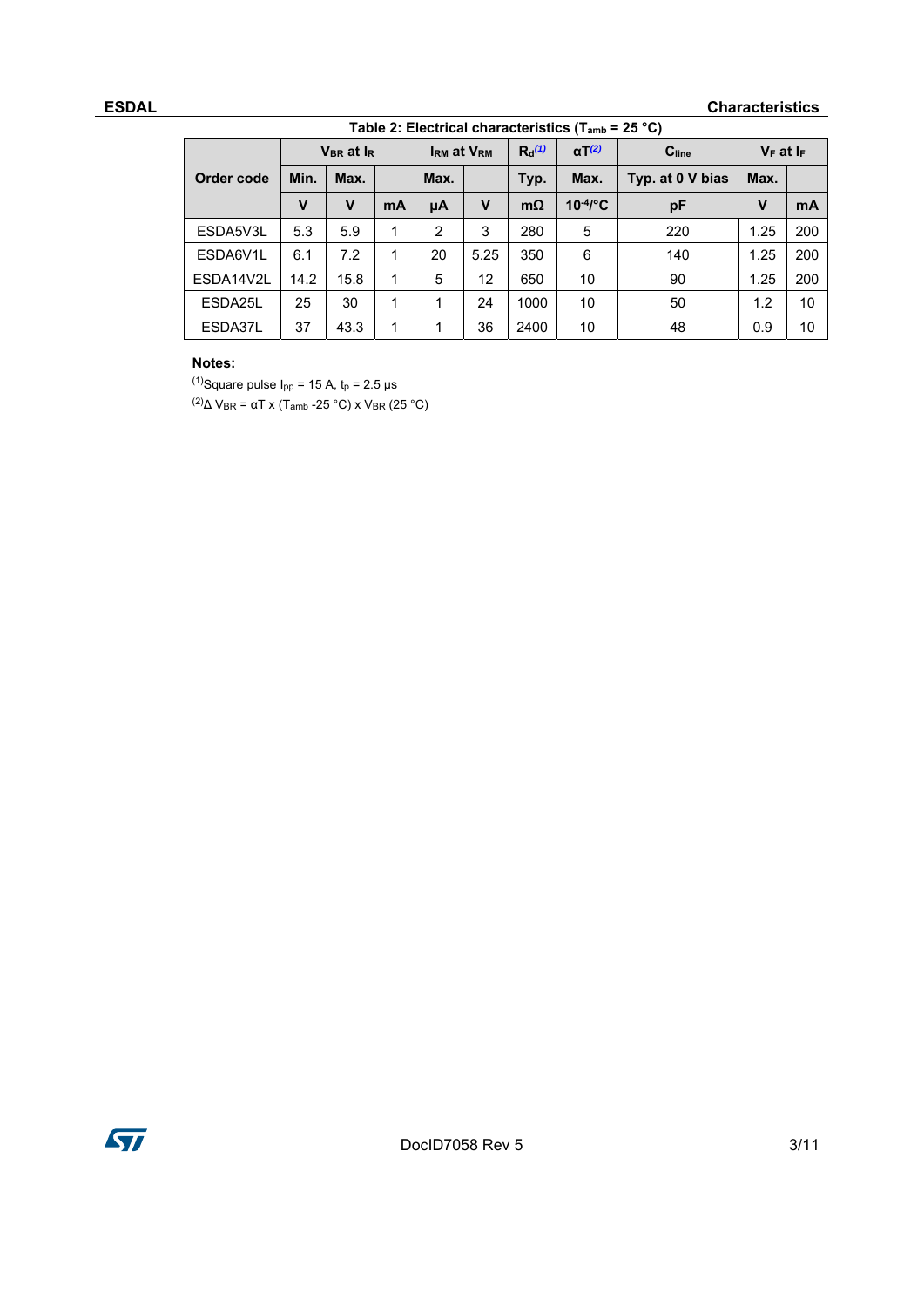### **1.1 Characteristics (curves)**





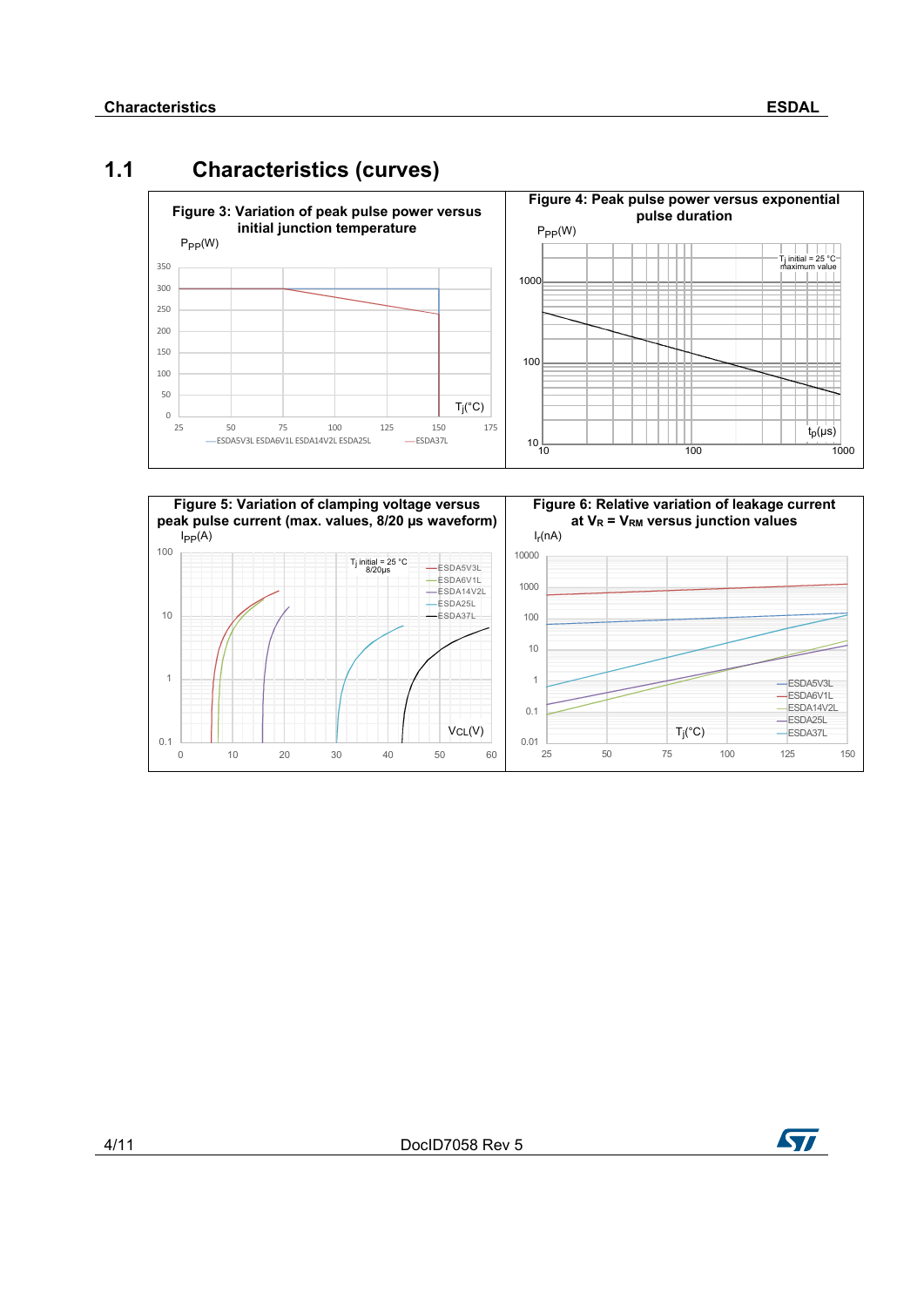## **2 Application and design guidelines**

Refer to STMicroelectronics application note:

 AN2689: Protection of automotive electronics from electrical hazards, guidelines for design and component selection.

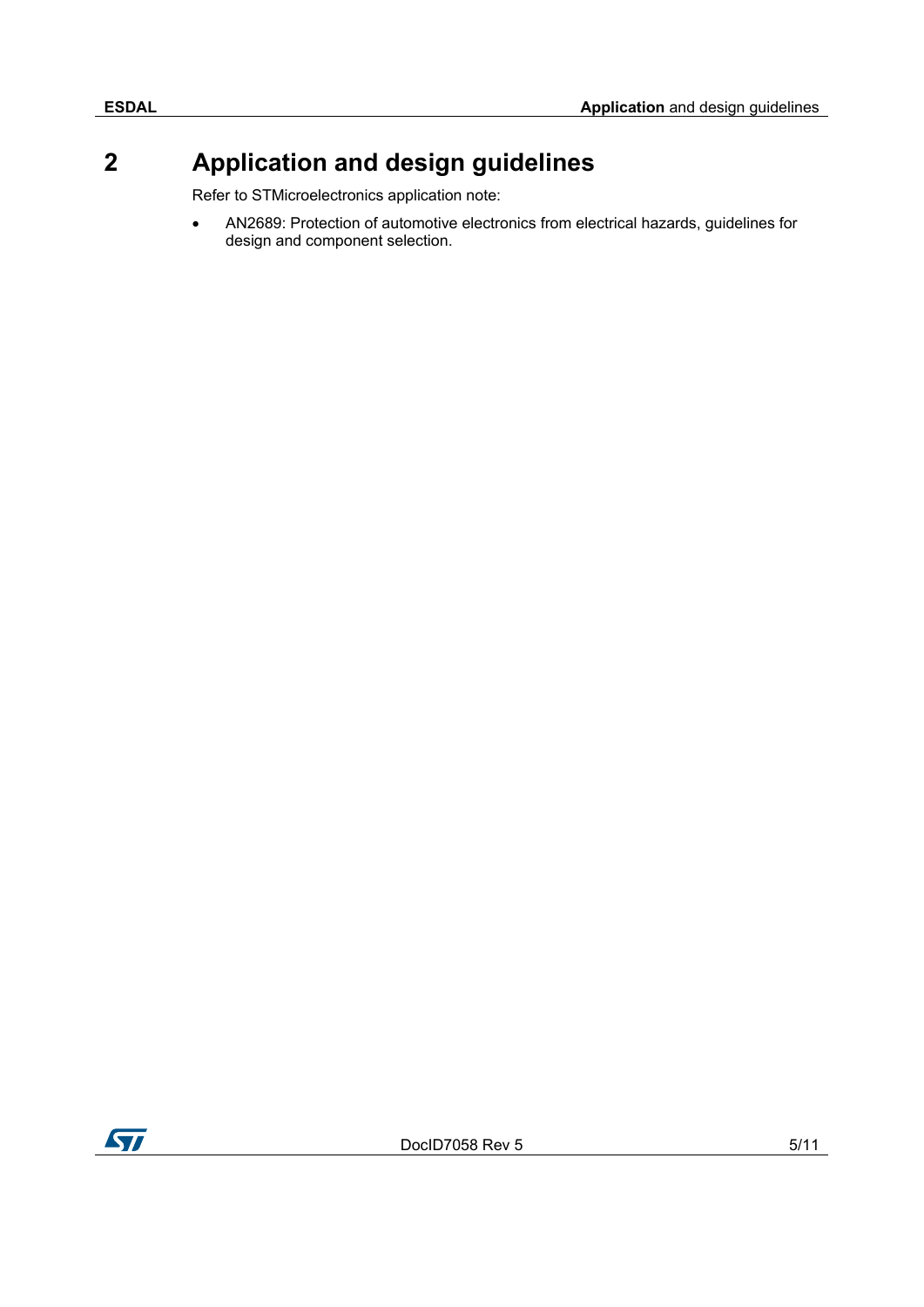## **3 Package information**

In order to meet environmental requirements, ST offers these devices in different grades of ECOPACK® packages, depending on their level of environmental compliance. ECOPACK® specifications, grade definitions and product status are available at: *www.st.com*. ECOPACK<sup>®</sup> is an ST trademark.

- Epoxy meets UL 94,V0
- Lead-free package

### **3.1 SOT23-3L mechanical data**





ST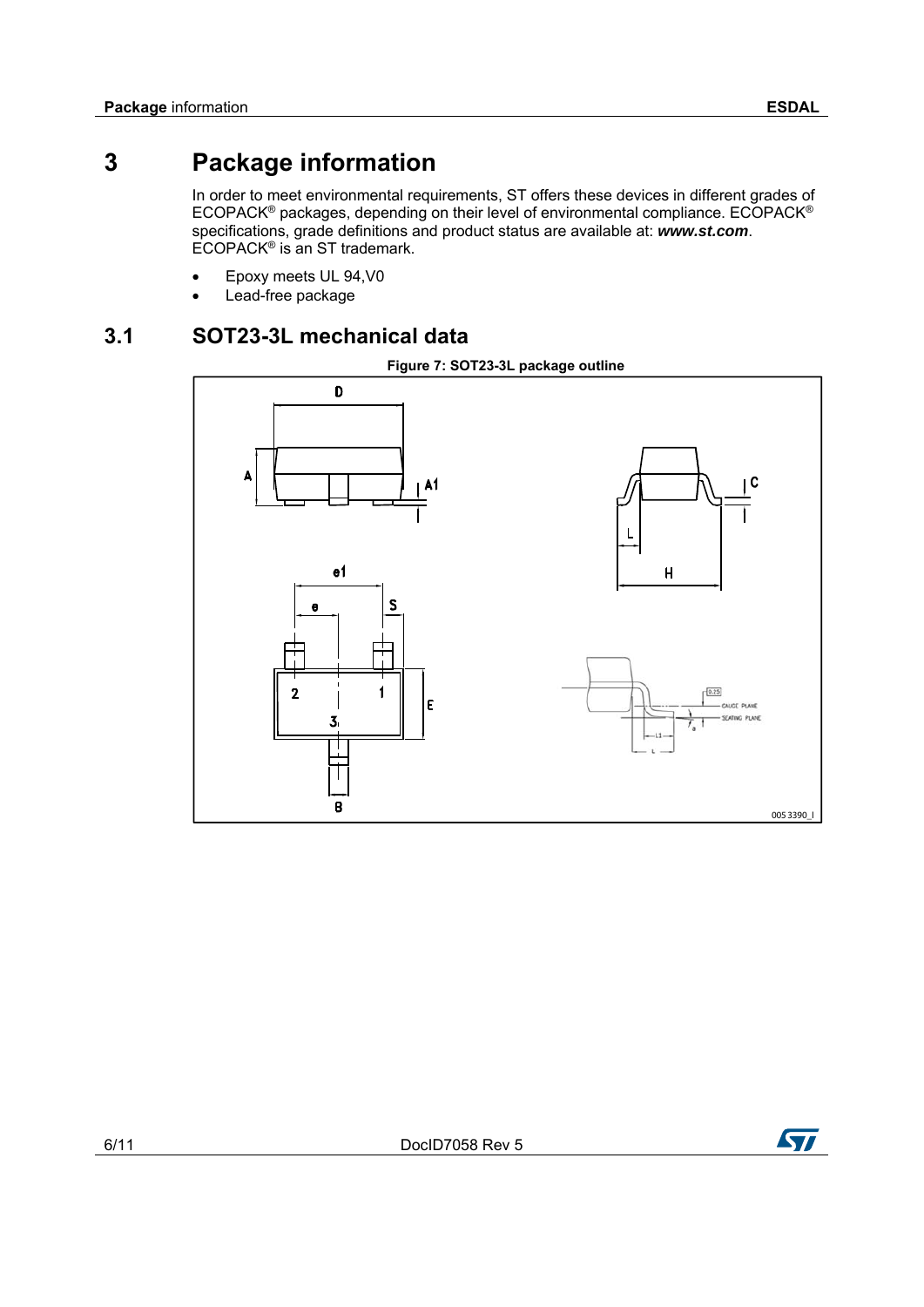#### **ESDAL** Package information

| Table 3: SOT23-3L mechanical data |             |      |             |  |  |  |
|-----------------------------------|-------------|------|-------------|--|--|--|
| Dim.                              | mm          |      |             |  |  |  |
|                                   | Min.        | Typ. | Max.        |  |  |  |
| Α                                 | 0.89        |      | 1.40        |  |  |  |
| A <sub>1</sub>                    | 0           |      | 0.10        |  |  |  |
| B                                 | 0.30        |      | 0.51        |  |  |  |
| C                                 | 0.085       |      | 0.18        |  |  |  |
| D                                 | 2.75        |      | 3.04        |  |  |  |
| e                                 | 0.85        |      | 1.05        |  |  |  |
| e <sub>1</sub>                    | 1.70        |      | 2.10        |  |  |  |
| Е                                 | 1.20        |      | 1.75        |  |  |  |
| H                                 | 2.10        |      | 3.00        |  |  |  |
| L                                 |             | 0.60 |             |  |  |  |
| $\mathbf S$                       | 0.35        |      | 0.65        |  |  |  |
| L1                                | 0.25        |      | 0.55        |  |  |  |
| a                                 | $0^{\circ}$ |      | $8^{\circ}$ |  |  |  |

#### **Figure 8: SOT23-3L recommended footprint**





Dimensions are in mm.

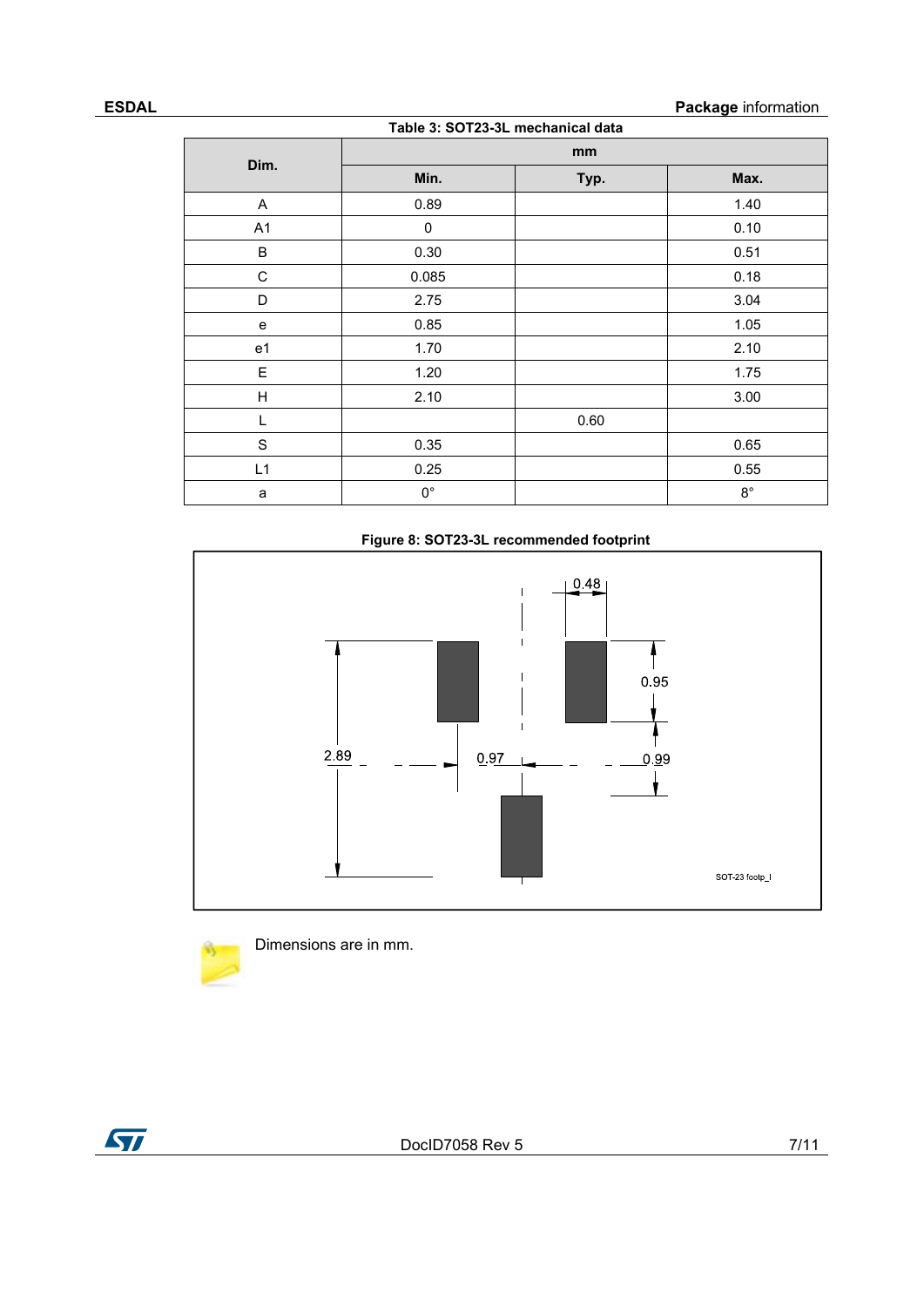## **4 Recommendation on PCB assembly**

### **4.1 Solder paste**

- 1. Halide-free flux qualification ROL0 according to ANSI/J-STD-004.
- 2. "No clean" solder paste is recommended.
- 3. Offers a high tack force to resist component movement during high speed.
- 4. Use solder paste with fine particles: powder particle size 20-45 µm.

### **4.2 Placement**

- 1. Manual positioning is not recommended.
- 2. It is recommended to use the lead recognition capabilities of the placement system, not the outline centering
- 3. Standard tolerance of ±0.05 mm is recommended.
- 4. 3.5 N placement force is recommended. Too much placement force can lead to squeezed out solder paste and cause solder joints to short. Too low placement force can lead to insufficient contact between package and solder paste that could cause open solder joints or badly centered packages.
- 5. To improve the package placement accuracy, a bottom side optical control should be performed with a high resolution tool.
- 6. For assembly, a perfect supporting of the PCB (all the more on flexible PCB) is recommended during solder paste printing, pick and place and reflow soldering by using optimized tools.

### **4.3 PCB design preference**

- 1. To control the solder paste amount, the closed via is recommended instead of open vias.
- 2. The position of tracks and open vias in the solder area should be well balanced. A symmetrical layout is recommended, to avoid any tilt phenomena caused by asymmetrical solder paste due to solder flow away.

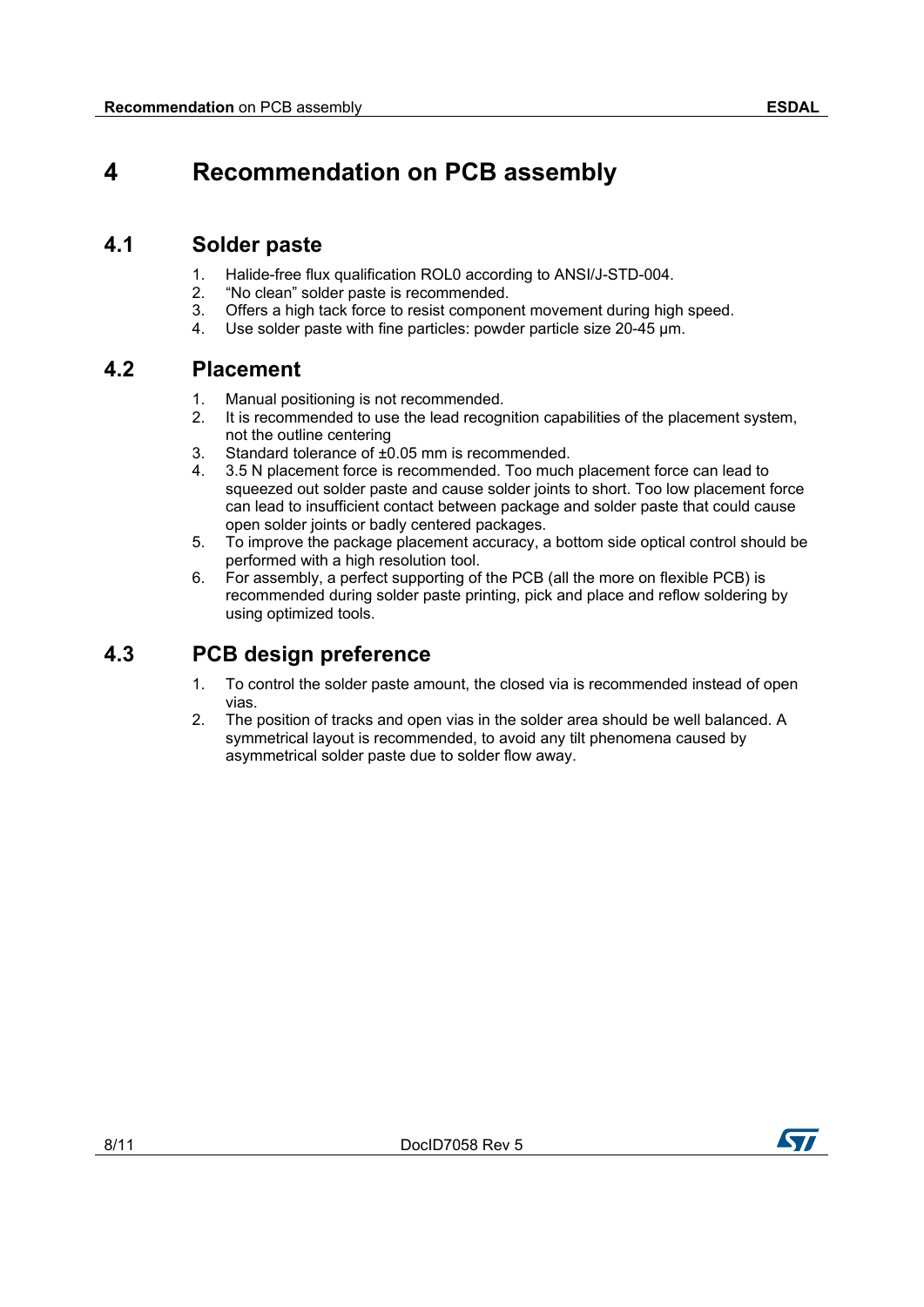### **4.4 Reflow profile**



**Figure 9: ST ECOPACK® recommended soldering reflow profile for PCB mounting** 



Minimize air convection currents in the reflow oven to avoid component movement.

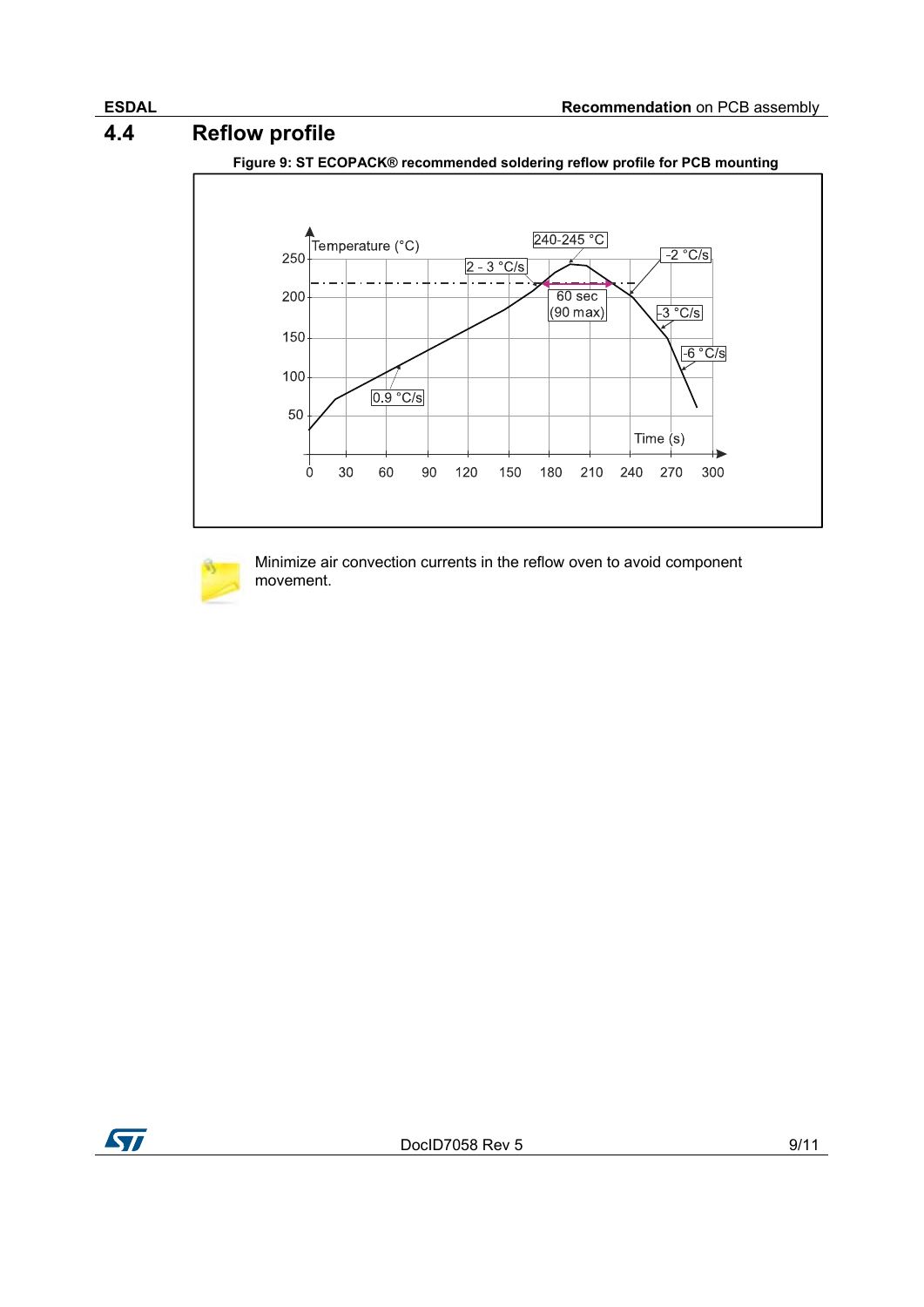## **5 Ordering information**

|                           | ESDA XXX L |
|---------------------------|------------|
| <b>ESD Array</b>          |            |
| Minimum breakdown voltage |            |
| Package                   |            |

**Table 3: Ordering information** 

| Order code | Marking $(1)$    | Package  | Weight           | Base qty. | Delivery mode |
|------------|------------------|----------|------------------|-----------|---------------|
| ESDA5V3L   | EL53             |          |                  |           |               |
| ESDA6V1L   | EL61             | SOT23-3L |                  |           |               |
| ESDA14V2L  | EL <sub>15</sub> |          | 8.7 mg           | 3000      | Tape and reel |
| ESDA25L    | EL <sub>25</sub> |          |                  |           |               |
| ESDA37L    | EL37             |          | $9.8 \text{ mg}$ |           |               |

#### **Notes:**

 $(1)$ The marking can be rotated by multiples of 90 $^{\circ}$  to differentiate assembly location.

## **6 Revision history**

#### **Table 4: Document revision history**

| <b>Date</b> | <b>Revision</b> | <b>Changes</b>                     |
|-------------|-----------------|------------------------------------|
| 31-Jul-2012 |                 | First issue.                       |
| 20-Jul-2017 | 5               | Added ESDA37L package information. |